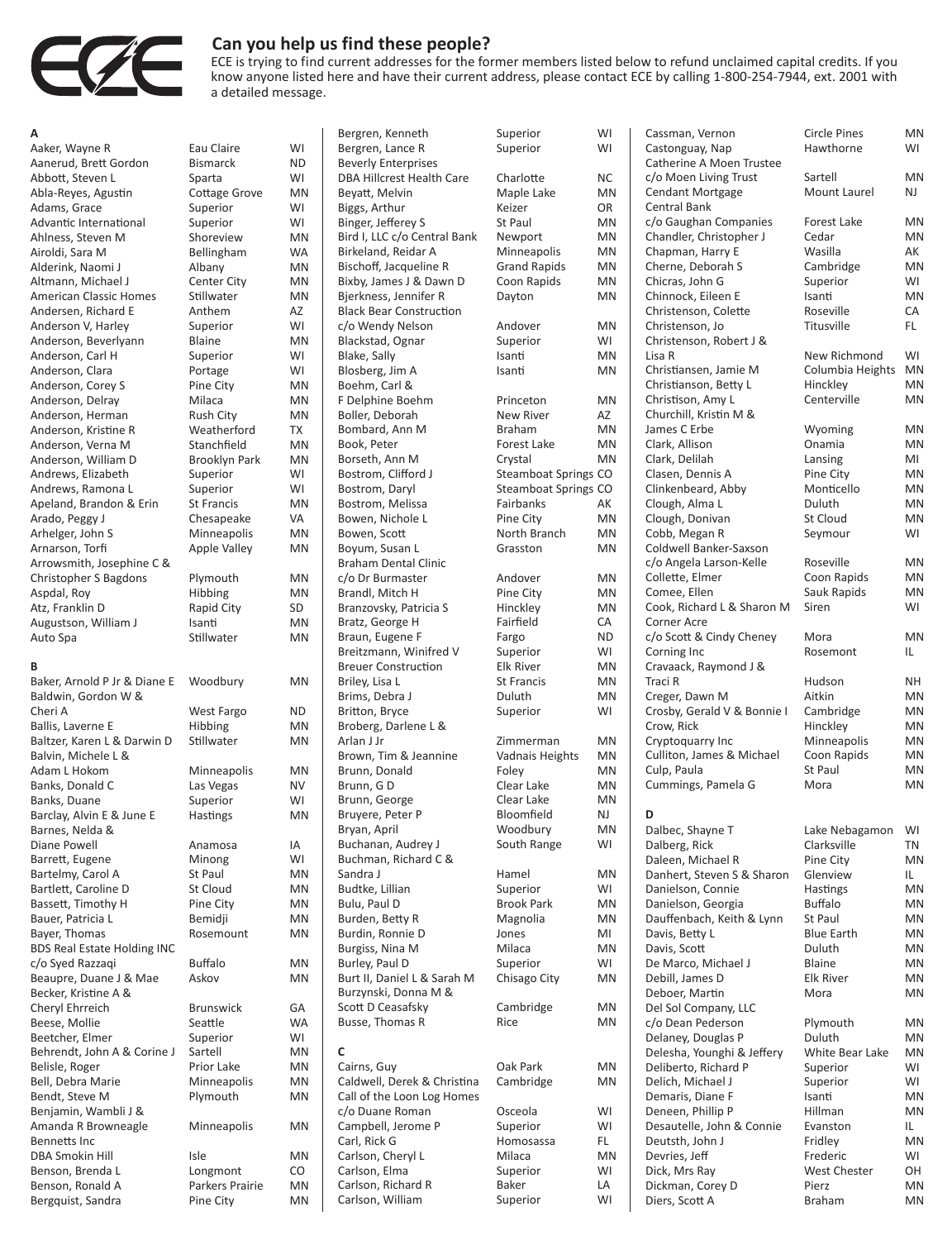| Dinehart, Angela M         | <b>Grand Rapids</b>        | <b>MN</b> | G                           |                     |           | Hardy, Heather L          | Cambridge            | <b>MN</b> |
|----------------------------|----------------------------|-----------|-----------------------------|---------------------|-----------|---------------------------|----------------------|-----------|
| Dodge, John                | Finlayson                  | <b>MN</b> | Gabrielson, Harland N       | Ogilvie             | MN        | Harju-Hart, Kim M         | Foxboro              | WI        |
| Dols, Dan                  | Worthington                | <b>MN</b> | Gagnon, Kevin J &           |                     |           | Harris, Lee J             | St Paul              | <b>MN</b> |
|                            |                            |           |                             |                     |           | Hart, Donald E & Mary C   |                      | <b>MN</b> |
| Dolsen, Alan R & Julia M   | Superior                   | WI        | Dawn R Halonie              | Pine City           | <b>MN</b> |                           | New Brighton         |           |
| Donahue, Lynn M            | Hugo                       | <b>MN</b> | Galinea, Florabelle G &     |                     |           | Hart, Gertrude            | Superior             | WI        |
| Donkers, Duane J & Mary    | Cottage Grove              | <b>MN</b> | Bathsheba B Villarosa       | Cambridge           | MN        | Hastings, Lynne A         | Forest Lake          | <b>MN</b> |
| Donnay, Heather L          | <b>St Francis</b>          | <b>MN</b> | Galloway, Katrina           | Anderson            | SC        | Hauge, Leon J & Shelly L  | Nashville            | TN        |
| Dougher, Michael & Pat     | Hayward                    | WI        | Gardner, Bert L             | Pine City           | MN        | Haville, Darlene          | Pueblo West          | CO        |
| Doyle, Mary                | Glencoe                    | MN        | Garrett, Craig S & Terri M  | Franklin            | LA        | Hays, Michael D           | Mora                 | <b>MN</b> |
|                            |                            | <b>MN</b> |                             |                     | <b>MN</b> |                           | Stacy                | MN        |
| Dresler, Wanda V           | Mora                       |           | Gaslin, Valerie M           | Minneapolis         |           | Hays, Terry & Kevin Hayes |                      |           |
| Driscoll, Vincent A        | Bloomington                | MN        | Gather Table CO             | Sauk Rapids         | <b>MN</b> | Heaton, Brian J &         |                      |           |
| Dullinger, Tracey R        | Wyoming                    | <b>MN</b> | Gehl Oil CO                 | Pine City           | MN        | Karin N Frilseth          | Cambridge            | <b>MN</b> |
| Dunbar, Arlen C            | Pine City                  | MN        | Genette, Dennis V           | Delano              | <b>MN</b> | Hedrick, Harold F         | Elvaston             | IL        |
| Durbin, Lisa M             | Prescott Valley            | AZ        | Geske, Donald E             | Superior            | WI        | Hegreberg, Larry          | Yorba Linda          | CA        |
| Duren, Jason E & Dori A    | <b>Rush City</b>           | MN        | Geving, Gordon              | St Paul             | <b>MN</b> | Hemsworth, Nick J &       |                      |           |
| Dyson, Susan               | Princeton                  | <b>MN</b> | Gibbons, Joseph C &         |                     |           | Rachel L Greene           | North Branch         | <b>MN</b> |
|                            |                            |           |                             |                     |           |                           |                      |           |
|                            |                            |           | Margaret J                  | Rice                | <b>MN</b> | Hendrickson, Carman D &   |                      |           |
| Е                          |                            |           | Gilbert, Christopher A      | Hinckley            | <b>MN</b> | Marilyn T                 | Sartell              | <b>MN</b> |
| Earl, Keith S              | Braham                     | <b>MN</b> | Gilbert, Florence K         | Hinckley            | MN        | Hendrickson, Donna        | Isle                 | MN        |
| Eastman, Harison           | Superior                   | WI        | Gilbert, Shane J & Carollee | Hudson              | WI        | Hendrickson, John P       | Mora                 | MN        |
| Eby, Lyn M                 | Cambridge                  | <b>MN</b> | Gilliam, Mandy              | Cambridge           | MN        | Hendrickson, Steven &     |                      |           |
| Eccles, Gloria             | Superior                   | WI        | Girard, Carol A             | Anoka               | <b>MN</b> | Stephanie                 | Coon Rapids          | MN        |
|                            |                            |           |                             |                     |           |                           |                      |           |
| Egurrola, Jovita           | Fridley                    | <b>MN</b> | Girgen, Phillip & Clari     | St Paul             | <b>MN</b> | Hendry, Cindy D           | Mora                 | <b>MN</b> |
| Ehlers, Kenneth            | Cloquet                    | MN        | Goetzman, Judith M          | Cambridge           | <b>MN</b> | Henke, Nick R             | <b>Bethel</b>        | <b>MN</b> |
| Ehrenberg, Tammy L &       |                            |           | Golden, Judy Ann            | Mora                | <b>MN</b> | Hepburn Jr, Lloyd         | Superior             | WI        |
| Kaylyn M                   | North Branch               | MN        | Golden-Groves, Jamie L &    |                     |           | Herrick, Charlene D       | Pine City            | <b>MN</b> |
| Eliason, Gray              | Barnum                     | <b>MN</b> | Darrel Groves               | Milaca              | <b>MN</b> | Herther, Mary             | Brooklyn             | <b>NY</b> |
| <b>Elite Custom Homes</b>  |                            |           |                             | Winthrop            | ME        | Herting, Jeff A           | Hibbing              | <b>MN</b> |
|                            |                            |           | Golub, Gill & Janice        |                     |           |                           |                      |           |
| c/o Chad Dixon             | Sartell                    | MN        | Grace, Amanda               | Andover             | <b>MN</b> | Hesse, Lois A & Larry E   | Farmington           | <b>MN</b> |
| Elkins, Earl               | Rice                       | <b>MN</b> | Graham, Robert L            | Birchwood           | <b>MN</b> | Hiatt, Justin A           | Rochester            | MN        |
| Elling, Karen I            | Mora                       | MN        | <b>Grandy Country Store</b> | Cambridge           | MN        | Hietala, Julie            | Milaca               | MN        |
| Ellingson, Ethan D &       |                            |           | Granna, Steve F             | North Branch        | MN        | Hiland, Tammie L          | North Branch         | MN        |
| Suzanne K                  |                            | MN        |                             |                     | <b>MN</b> | Hilgendorf, Karl K &      |                      |           |
|                            | Columbia Heights           |           | Granzow, Gilbert H          | Minneapolis         |           |                           |                      |           |
| Ellis, Donald              | Superior                   | WI        | Graves, Vicki & Brad        | St Paul             | <b>MN</b> | Marian S                  | Cambridge            | <b>MN</b> |
| Emerson, Roy               | Englewood                  | FL        | Gray, John H                | Superior            | WI        | Hillerns, Kelly           | <b>Bonners Ferry</b> | ID        |
| Endres, Nicole             | Hastings                   | <b>MN</b> | Gray's Custom Homes LLC &   |                     |           | Hines, Nina R             | Princeton            | <b>MN</b> |
| Engstrom, Ardis A          | Princeton                  | MN        | <b>Brian Gray</b>           | Pine City           | <b>MN</b> | Hintz, Ryan               | <b>Buffalo</b>       | <b>MN</b> |
|                            |                            | WI        | Grayson, Jon R & Kristy C   | Santa Clara         | UT        | Hirdler, James P          | High Ridge           | <b>MO</b> |
| Ericksen, Alvin            | Popular                    |           |                             |                     |           |                           |                      |           |
| Erickson Sr, Robert J      | Wyoming                    | MN        | Green Bee Market            | Isle                | <b>MN</b> | Hoard, Bart               | Willmar              | <b>MN</b> |
| Erickson, Doug             | Baudette                   | <b>MN</b> | Greene, Jacob W &           |                     |           | Hodges, Lawrence C        | <b>Cottage Grove</b> | MN        |
| Erickson, Phillip D &      |                            |           | Jessica E Henderson         | O Fallon            | <b>MO</b> | Hofschulte, Glenn W       | Minneapolis          | <b>MN</b> |
| Angela M                   | Superior                   | WI        | Gregory Maleska Estate      | Austin              | TX        | Hohman, Marlys            | St Cloud             | MN        |
| Erlandson, Keith           | East Bethel                | <b>MN</b> | Greybuffalo, Elwood L       | Sisseton            | SD        | Hohn, Dave & Rachel       | Moorhead             | <b>MN</b> |
|                            |                            |           |                             |                     |           |                           |                      |           |
| Esselman, Mike R           | Shoreview                  | MN        | Grimm, Leah A               | Forest Lake         | <b>MN</b> | Holland, Glenn            | <b>Elk River</b>     | MN        |
| Estes, James L             | Mora                       | MN        | Gross, Kristin S            | Superior            | WI        | Holmgren, Shirley         | Gilbert              | AZ        |
| Evans, Tishalene A         | St Peter                   | MN        | Gross, Lawrence D           | <b>Grand Forks</b>  | <b>ND</b> | Home Savers Group         |                      |           |
| Evens, Clare E             | Superior                   | WI        | Gross, Robert A             | St Cloud            | <b>MN</b> | c/o Dale Francis          | Wayzata              | <b>MN</b> |
| Evers, Dorothy M           | Cambridge                  | MN        | Groth, Angela K             | Isle                | <b>MN</b> | Homecoming Reo            | St Paul              | <b>MN</b> |
|                            |                            |           |                             |                     | <b>MN</b> |                           | Grandy               | <b>MN</b> |
|                            |                            |           | Groundhouse Development     | St Cloud            |           | Hooker, Richard L         |                      |           |
| F.                         |                            |           | Guck, Dean E                | Litchfield          | <b>MN</b> | Hoover, Grant E           | Royalton             | <b>MN</b> |
| Fahey, Lori D              | Redmond                    | <b>WA</b> | Gunderson, Hannah L &       |                     |           | Hope, Martin              | Superior             | MN        |
| Farrell, Donald M & Rita   | Minneapolis                | MN        | Lewis F Peterson            | Princeton           | MN        | Hot Rods Auto Restoration |                      |           |
| Faurot, Leroy D            | Madison                    | WI        | Gustafson, Lawrence R       | Cloquet             | MN        | c/o William Warren Winans | St Cloud             | MN        |
| Feakes, Carol A            |                            | <b>MN</b> | Guy, Jacob R &              |                     |           | Houle, Geraine S          | St Clair             | <b>MO</b> |
|                            | <b>Rush City</b>           |           |                             |                     |           |                           |                      |           |
| Fehlen, Louise             | Madison                    | WI        | Samantha G Smith            | <b>Rush City</b>    | MN        | Huebsch, Li               | Hopkins              | MN        |
| Fehr, Dale L & Dona L      | <b>Brooklyn Center</b>     | MN        |                             |                     |           | Hughes, David W           | Garrison             | MN        |
| Fehrman, Dennis J          | Cambridge                  | MN        | н                           |                     |           | Hughes, Peter             | Edina                | MN        |
| Fett, Melanie & Matthew    | Fargo                      | <b>ND</b> | Hack, Lance D               | Sergeant Bluff      | IA        | Huna, Robert J            | St Paul              | MN        |
| Fiebing, Alice J           | Stacy                      | MN        | Hadlock Jr, Roy R           | Webster             | WI        | Hushagen, Arvid           | Stanwood             | <b>WA</b> |
|                            |                            |           |                             | Mahtomedi           |           | Hutton, Cory M            | Pine City            | <b>MN</b> |
| Fields, Gary F             | Harris                     | <b>MN</b> | Hagelberger, Richard A      |                     | MN        |                           |                      |           |
| Fifield, Jeff              | <b>International Falls</b> | MN        | Halgren, Merrill            | Milaca              | <b>MN</b> | Hyldahl, Vonda L          | <b>Burton</b>        | MI        |
| Filipek, Paul A            | Milaca                     | MN        | Hall, Brad N                | Milaca              | <b>MN</b> |                           |                      |           |
| Fitzgerald, Anne M & Peggy | Minneapolis                | MN        | Hall, Jon                   | Inver Grove Heights | <b>MN</b> |                           |                      |           |
| Fluegge-Wollum, Lori A     | Mora                       | MN        | Halonen, Edith              | Scottsdale          | AZ        | Icehouse Properties LLC   | St Cloud             | MN        |
| Foley, Charles             |                            | MN        | Halverson, Curtis W &       |                     |           |                           | Forest Lake          | MN        |
|                            | Stacy                      |           |                             |                     |           | Ingebritsen, Erika        |                      |           |
| Foley, George W            | Eagan                      | MN        | Tamara S                    | Sun City            | CA        | Internal Revenue Service  | Flint                | MI        |
| Fox, Michael L             | Pine City                  | <b>MN</b> | Hamernick, Ray              | Dresser             | WI        | Ives, Timothy             | Farmington           | MN        |
| Fox, Reinold J             | Hastings                   | MN        | Hamlin, William N &         |                     |           |                           |                      |           |
| Fox, Robert                | Elmwood Park               | IL.       | Jean M Rosenberger          | Cambridge           | MN        | J                         |                      |           |
| Frankel, Israel & Deborah  |                            | <b>NY</b> | Hanes, Loretta D            | St Paul             | <b>MN</b> | Jacobson, Carrie B        |                      | <b>MN</b> |
|                            | Lagrangeville              |           |                             |                     |           |                           | Minneapolis          |           |
| Fraser, Kent               | Princeton                  | <b>MN</b> | Hanmer, Stuart W            | <b>Rush City</b>    | <b>MN</b> | James, Joyce              | Princeton            | <b>MN</b> |
| Frederick, Margaret        | Holyoke                    | MN        | Hansen, Gloria              | North Branch        | <b>MN</b> | James, Pamela             | Superior             | WI        |
| Fresse, Lisa               | Stanchfield                | MN        | Hansen, Hart D              | Vancouver           | <b>WA</b> | Janka, Oscar              | Barnum               | <b>MN</b> |
| Fritz, James E             | Sartell                    | MN        | Hansen, Jared               | Isle                | <b>MN</b> | Jasper, Joseph            | Westfield            | IN        |
|                            |                            |           |                             |                     |           |                           | Wahkon               |           |
| Fritz, Kevin               | Rochester                  | MN        | Hansen, Mark                | Eagan               | <b>MN</b> | Jenkins, Beulah           |                      | <b>MN</b> |
| Frost, David W             | <b>St Francis</b>          | MN        | Hanson, Joseph M            | St Paul             | <b>MN</b> | Jennen, Sharon            | Cambridge            | MN        |
| Fry, Kathy M               | Beaver Dam                 | WI        | Hanson, Kristina L & John A | Superior            | MN        | Jensen, Kenneth M &       |                      |           |
| Fulton, Albert E           | Cambridge                  | MN        | Hanson, Steven M            | Pierz               | <b>MN</b> | Marjorie K                | Plymouth             | MN        |
| Funkhouser, Sandra L       | Little Canada              | MN        | Hanson, Tyler               | Mora                | MN        | Jensen, Niels             | Superior             | WI        |
|                            |                            |           | Hanson, Willard             | Pine City           | MN        |                           |                      |           |
|                            |                            |           |                             |                     |           | Jensen, Tom               | Pine City            | MN        |

2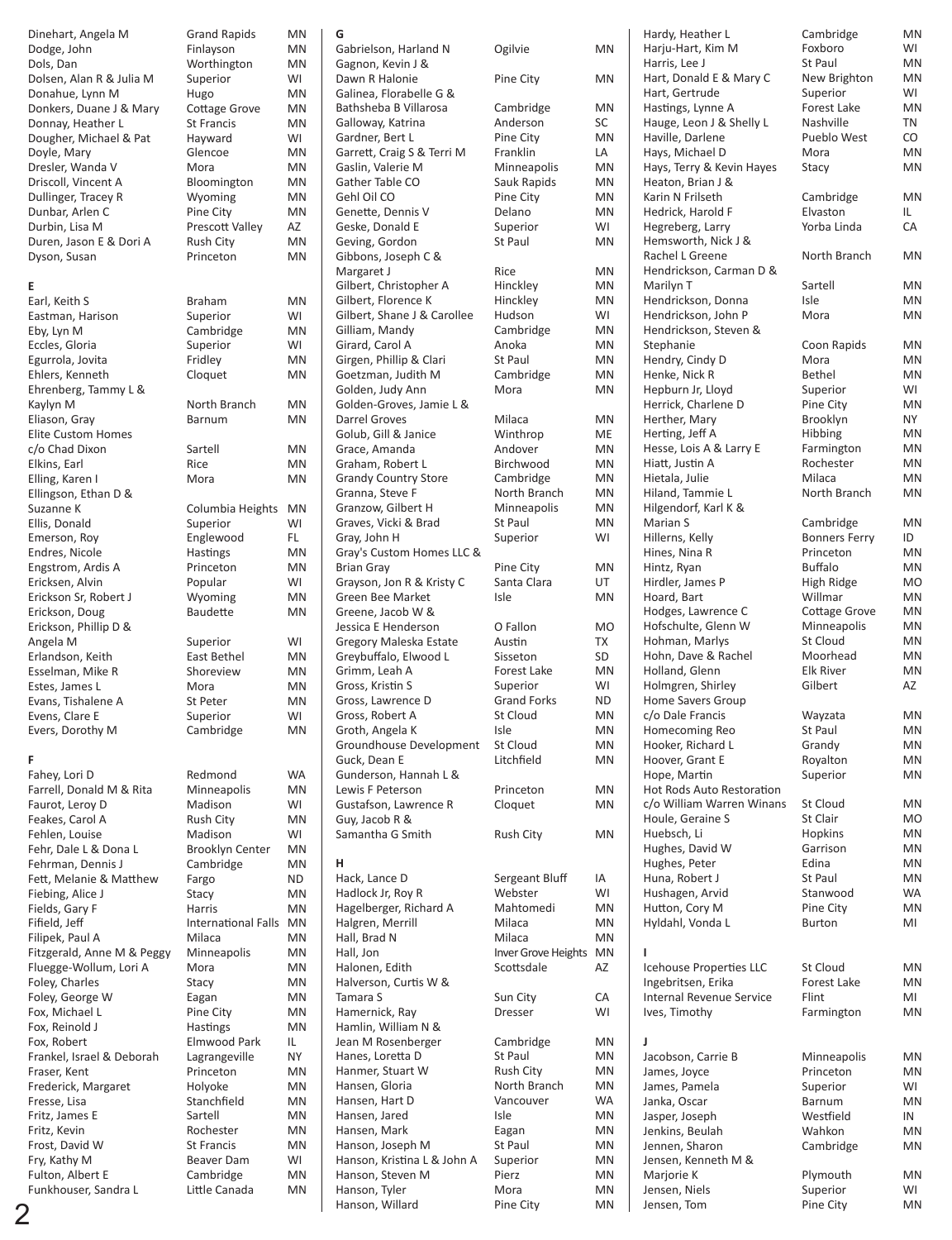| John, Brittany A                    | Cambridge              | ΜN        |
|-------------------------------------|------------------------|-----------|
| John, David & Anita                 | Gordon                 | WI        |
| Johnson, Alfred S                   | Superior               | WI        |
| Johnson, Alton J & Regina A         | Fridley                | MN        |
| Johnson, CE                         | Cambridge              | MN        |
| Johnson, Dana G                     | Rush City              | MN        |
| Johnson, Dean C                     | Mora                   | MN        |
| Johnson, Howard                     | Wyoming                | MN        |
| Johnson, Jeff A                     | Fort Myers             | FL.       |
| Johnson, Jeremy B                   | Zimmerman              | MN        |
| Johnson, Jon A                      | <b>Willow River</b>    | MN        |
| Johnson, Kelly P                    |                        |           |
| & Roberto Telleria                  | Rosemount              | ΜN        |
| Johnson, Kenneth                    | Minneapolis            | MN        |
| Johnson, Lisa N                     | Minneapolis            | MN        |
| Johnson, Lorraine M                 | Duluth                 | MN        |
| Johnson, Luverne                    | Duluth                 | MN        |
| Jones, Michael A                    | Hinckley<br>Belvidere  | MN<br>IL. |
| Jones, Wilmer                       |                        | MN        |
| Joyce, Dilley Diane<br>Judd, Isaiah | Pine City<br>Pine City | MN        |
| Justice                             | Spokane                | WA        |
|                                     |                        |           |
| к                                   |                        |           |
| Kahut, Mrs J A                      | <b>River Falls</b>     | WI        |
| Kampa, Austin                       | Pine City              | MN        |
| Kappes, Justin L &                  |                        |           |
| Miranda L Lufsky                    | Minneapolis            | MN        |
| Kawell, Leonard M                   | Goodyear               | AZ        |
| Kearns, Rheeta                      | Forest Lake            | MN        |
| Keller Williams Realty              |                        |           |
| c/o Lentz Team Assoc                | Eagan                  | MN        |
| Kelley, Timothy B                   | Onamia                 | MN        |
| Kennedy, Larry                      | <b>St Paul</b>         | MN        |
| Kennedy, Michael E                  | <b>Braham</b>          | MN        |
| Kennetz, Justin H                   | Scandia                | MN        |
| Kenney, James E                     | Aloha                  | OR        |
| Kenyon, William D &                 |                        |           |
| Grace M                             | St Louis               | МO        |
| Keocher, Paul A                     | Stacy                  | MN        |
| Keyport, Marc J & Shelley           | Hinckley               | MN        |
| Kieckhoefer, Barb & Randy           | Sandstone              | MN        |
| Kilgo, Dorothy M                    | Milaca                 | MN        |
| Kilgore, Patrick J                  | <b>Barnes</b>          | WI        |
| Kirch, Tony & Linda A               | Benson                 | MN        |
| Kitchen, Erica J                    | Hinckley               | MN        |
| Klein, Leroy A                      | Minneapolis            | MN        |
| Klemetson, Lenny W                  | Lake Elmo              | ΜN        |
| Kline, Jean M                       | Apache Junction        | AZ        |
| Klinke, James Carlyle               | <b>Taylors Falls</b>   | MN        |
| Kloss, Tammy                        | Virginia Beach         | VA        |
| Knackstedt, Tom                     | <b>St Croix Falls</b>  | WI        |
| Knudsen, Marty                      | Foxboro                | WI        |
| Knutson, Elaine L                   | Finland                | MN        |
| Knutson, Evelyn V                   | Foley                  | MN        |
| Knutson, John T                     | North Branch           | MN        |
| Knutson, Joyce                      | Isle                   | ΜN        |
| Koehly, Neil                        | <b>Blaine</b>          | MN        |
| Koehn-Bartell, Susan D              | Albany                 | ΜN        |
| Koepsel, Richard                    | Superior               | WI        |
| Koford, Wayne                       | Pine City              | MN        |
| Kohl, Beverly                       | Shoreview              | ΜN        |
| Krapu, Kelly M                      | North Branch           | ΜN        |
| Kroeze, Marlys                      | Montgomery             | TX        |
| Krueger, Mary L                     | Pine City              | MN        |
| Kubi, John P & Joyce E              | Cambridge              | MN        |
| Kuehn, Kelsey                       | Duluth                 | MN        |
| Kuhn, Mike                          | Stacy                  | ΜN<br>ΜN  |
| Kutchma, James A                    | <b>Spring Valley</b>   |           |
| L                                   |                        |           |
| La Clair, Clayton                   | Farmington             | MN        |
| Labarge, Daniel L                   | Superior               | WI        |
| Labelle, Daniel D                   | Harris                 | MN        |
| Lachinski, Delores                  | Foley                  | ΜN        |
| Laclare, Thomas E                   | Cambridge              | MN        |
| Lacrosse, Mark                      | Ogilvie                | ΜN        |
| Lakehead Pipe Line                  | Houston                | TX        |
| Lamar, Jon R                        | Superior               | WI        |

Langstrom, Donald E St Paul Park MN

Lanz, Arnold Lincoln NE Larson, Brad A Torrance CA Larson, Carl O Superior WI Larson, Elizabeth R Cambridge MN Larson, Robert L Palisade MN Larson, Thomas D Minneapolis MN Lauer, John P Lansing MI Lavigne, John Little Canada MN Lawhorn, Ruth E Cambridge MN Lecocq, Dick Mora Mora MN<br>
Lee, Kia MN St Paul MN Lee, Kia Lee, Mary L<br>
Danbury WI Lefler, Michael J Brooklyn Center MN Leggate, Hilda Superior WI<br>
Lehnertz, Liane St Paul MN Lehnertz, Liane Leier, Ronald A & Claudia A New Richmond WI Lemon, Candi L<br>
Stanley
WI Lemon, David **Pine City** MN Lennartson, Donald W Danbury WI Leslie, Glenn L<br>
Cambridge MN Lesniak, Becky L<br>
Lewis, E R & Janet Page Litchfield MN Lewis, E R & Janet Page Lind, Paxton Underwood MN Lindahl, Samantha H Pine City MN<br>Lindberg, Clifford A Superior WI Lindberg, Clifford A Linder, Wendy Braham MN Lindgren, Elizabeth M Mason MI Lindquist, Mrs Oscar Foreston MN<br>
Lindstrom, Roland E Cambridge MN Lindstrom, Roland E Listul, Paul S & Barbara Misswa MN Little Red Hen Properties INC c/o Steve Loveless St Paul MN Lofgren, Kevin A & Tammy L Mora MOTA Loitz, Brett H Zimmerman MN Love, James D Superior WI<br>
Lowe, Roger Princeton MN Lowe, Roger **Princeton** MN<br>Lucht Karen Goodland MN Lucht, Karen Lund, Rocky Ridgeway IA Lundeen, Rebecka L Allenhurst GA Lundquist, David J Lunke, Doris Superior WI Lysdahl, Warren **M** Mac Arthur, Donald Goode VA Macinnes, William Superior WI Mackenzie, Shirley A Superior WI Magnuson, Robert N & Patricia D Manassas VA Magnuson, Vern G Tulsa OK Maiorino, Michael T Murrieta CA Malino, Edward Mallum, Richard T Maple Grove MN Malterer, Joseph L Pine City MN<br>
Malz, Robert E Starbuck MN Malz, Robert E Manolis, Suzanne Duluth MN Marczak, Faye Mark, Helen J St Paul MN Marks, Shirley D Harris MN Martin, Gerald V & Joanne M St Paul MN Martin, Laura **Cambridge** MN Martin, Lindsey L Sault S Marie MI Martin, Vanise Martini, Harriet A **Princeton** MN Maschka, Ruth **Albert Lea** MN<br>Masterson Personnel Inc Plymouth MN Masterson Personnel Inc Mattevi, Alex A & Moriah M Duluth MN Mattson, Adrian Minneapolis MN Mattson, Warren J & Mary C 5t Paul MN<br>Mealoon Scott & Kimberly Summerville SC Mcaloon, Scott & Kimberly Mccarty, Thornton Mora MN Mcguire, Dorothy St Paul MN<br>Mcintosh, Bernard Orr MN Mcintosh, Bernard Mcivor, Arthur St Paul MN Mckusick, Mark W Minneapolis MN

| Lincoln<br>Torrance<br>Superior<br>Cambridge<br>Palisade<br>Minneapolis<br>Lansing<br>Little Canada<br>Cambridge<br>Mora<br>St Paul<br>Danbury<br><b>Brooklyn Center</b><br>Superior<br>St Paul |
|-------------------------------------------------------------------------------------------------------------------------------------------------------------------------------------------------|
| New Richmond<br>Stanley<br>Pine City<br>Danbury<br>Cambridge<br>Foley<br>Litchfield<br>Underwood<br>Pine City<br>Superior<br><b>Braham</b><br>Mason<br>Foreston<br>Cambridge<br>Nisswa          |
| St Paul<br>Mora<br>Zimmerman<br>Superior<br>Princeton<br>Goodland<br>Ridgeway<br>Allenhurst<br>Coon Rapids<br>Superior<br>Cambridge                                                             |
| Goode<br>Superior<br>Superior<br>Manassas<br>Tulsa<br>Murrieta<br>Riverdale<br><b>Maple Grove</b><br>Pine City<br>Starbuck<br>Duluth<br>Duluth<br>St Paul<br>Harris                             |
| St Paul<br>Cambridge<br>Sault S Marie<br>Bloomington<br>Princeton<br>Albert Lea<br>Plymouth<br>Duluth                                                                                           |
| Minneapolis<br>St Paul<br>Summerville<br>Mora<br>St Paul<br>Orr<br>St Paul<br>Minneapolis                                                                                                       |

| Mcnair, Jenniefer L &                           |                                  |           |
|-------------------------------------------------|----------------------------------|-----------|
| Alton C Spilde                                  | Harris                           | MN        |
| Medina, Sheila<br>Menard, Elton J &             | Hinckley                         | MN        |
| Angelika L                                      | Sandstone                        | MN        |
| Mensing, Craig                                  | Sandstone                        | MN        |
| <b>Metro Properties Solutions LLC</b>           |                                  |           |
| c/o Garrett Hilton                              | Minneapolis                      | MN        |
| Meyer, Dennis A                                 | Aurora                           | CO        |
| Meyer, Richard                                  | East Bethel                      | MN        |
| Meyers, John J                                  | Superior                         | WI        |
| Miller, Briken<br>Miller, Charles R             | Cambridge<br><b>Circle Pines</b> | MN<br>MN  |
| Miller, David L                                 | Mcgregor                         | MN        |
| Miller, Eric                                    | Monticello                       | IL.       |
| Miller, George W                                | Anoka                            | MN        |
| Miller, Huey A                                  | Murfreesboro                     | TN        |
| Miller, Mrs Aldred                              | <b>Rush City</b>                 | MN        |
| Miller, Robert L & Staci L                      | Superior                         | WI        |
| Mishler, Beth                                   | Superior                         | WI        |
| Mitchell, Sharon R<br>Mitchell, Thomas J        | Wyoming<br>Chatfield             | MN<br>MN  |
| Mlaskoch, Kenneth F &                           |                                  |           |
| Cindy L                                         | Pequot Lakes                     | MN        |
| Moen, Michael R                                 | East Weymouth                    | МA        |
| Moffatt, Amber L                                | Carlton                          | MN        |
| Moline, Marie                                   | Maplewood                        | MN        |
| Monson, Thomas L                                | Solon Springs                    | WI        |
| Montalvan, Cassie                               | Superior                         | WI        |
| Monteith, Don D &<br>Sharon R                   | Grasston                         | MN        |
| Moore, Gene A                                   | <b>Circle Pines</b>              | MN        |
| Moore, Karen                                    | Minneapolis                      | MN        |
| Moose, Pauline L                                | Hinckley                         | MN        |
| Morgan, Frederick K                             | Duluth                           | MN        |
| Morrison, Myron                                 | <b>Center City</b>               | MN        |
| Mortenson, Lyle A &                             |                                  |           |
| Mary T                                          | Hinckley                         | MN        |
| Moss, Edwin J<br>Muehlbauer, Andrew             | Sandstone<br><b>Buffalo</b>      | MN<br>MN  |
| Murray, Donald J                                | Rockport                         | <b>TX</b> |
| Myhre, Eilene                                   | Hastings                         | MN        |
| Myren, Laurence A                               | Princeton                        | MN        |
| Myrvik, Nathan A &                              |                                  |           |
| Nathan J Crawley                                | Pine City                        | MN        |
| Ν                                               |                                  |           |
| Nagel, Ben D & Jodie A                          | Harrison                         | AR        |
| Nahl, Keri A                                    | North Branch                     | MN        |
| Nascene, Kim R &                                |                                  |           |
| Carmela R                                       | Shakopee                         | MN        |
| Nawrocki, Clark D &                             |                                  |           |
| Candace                                         | <b>Elk River</b>                 | MN        |
| Neifert, Chad W &                               |                                  |           |
| Samantha K Lillemo<br>Nelsen, Brian D & Kevin P | Cambridge<br>Faribault           | ΜN<br>MN  |
| Nelson, Beatrice                                | Hinckley                         | MN        |
| Nelson, Brandon J                               | Cambridge                        | MN        |
| Nelson, Brian L                                 | Stanchfield                      | MN        |
| Nelson, Donald H                                | <b>St Francis</b>                | MN        |
| Nelson, Dorene                                  | <b>Brainerd</b>                  | MN        |
| Nelson, Edward                                  | Superior                         | WI        |
| Nelson, Faiza                                   | Eureka Springs                   | AR        |
| Nelson, Gordon<br>Nelson, Lori A                | Sauk Rapids<br>Fort Myers        | MN<br>FL. |
| Nelson, Louis                                   | St Paul                          | MN        |
| Nelson, Mark A & Linda A                        | Maplewood                        | MN        |
| Nelson, Roberta R                               | Minneapolis                      | MN        |
| Nelson, Shannon R                               | Superior                         | WI        |
| Nelson, Sharon J                                | Roseville                        | MN        |
| Nelson, Todd & Kimberly                         | Ramsey                           | MN        |
| Nelson, Willard E                               | Superior                         | WI        |
| Nett, Ambrose<br>Neubauer, Karla F &            | Superior                         | WI        |
| Matthew R                                       | South St Paul                    | MN        |
| Neubauer, Maxwell A                             | <b>Rush City</b>                 | MN        |
| Neumann, Richard M                              | Milaca                           | MN        |
| Newcomer, Lee                                   | Minnetonka                       | MN        |
| Newland, James M                                | Delta                            | CO        |
|                                                 |                                  |           |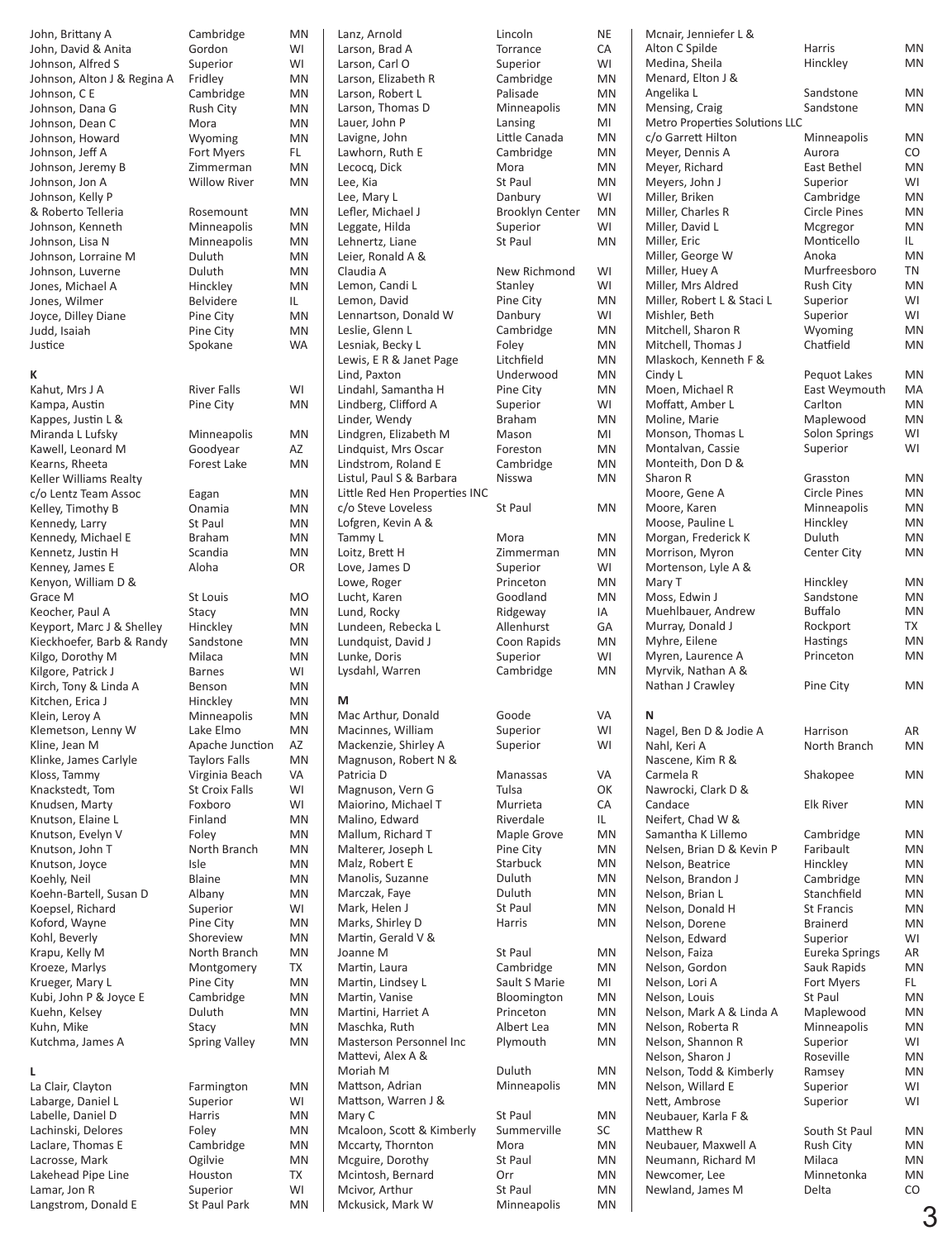| Nguyen, Jessica           | <b>Eden Prarie</b>     | MN  |
|---------------------------|------------------------|-----|
| Nickolauson, Myrna V      | Detroit Lakes          | MN  |
| Niebuhr, Jessica M        | <b>St Francis</b>      | MN  |
| Niedzielski, Mary J       | Las Vegas              | NV  |
|                           |                        | MN  |
| Nielsen, Roberta J        | Ostego                 |     |
| Niemann, Dennis J &       |                        |     |
| Janette M                 | South Haven            | MN  |
| Niemi, Henry              | Superior               | WI  |
| Nikstad, Mrs Helmer       | Superior               | WI  |
| Nikunen, Laverne          | Foxboro                | WI  |
| Niles, Tina M             | Cambridge              | MN  |
| Niner, Christopher W      | Duluth                 | MN  |
| Norberg, Tena & Bradley A | Cambridge              | MN  |
| Nordby, Lee               | <b>Braham</b>          | MN  |
| Nordgaard, Sandra L       | St Paul                | MN  |
| Nordstrom, Russell        | Superior               | WI  |
|                           |                        |     |
| North American            |                        |     |
| Land & Title              | Monticello             | MN  |
| North Branch Partners     | Forest Lake            | MN  |
| <b>North Gate Homes</b>   |                        |     |
| c/o Jonette               | Rogers                 | MN  |
| Northwood                 |                        |     |
| Development Group         | Pine City              | MN  |
| Nowak, Richard R          | East Bethel            | MN  |
| Nowland, Blackie J        | <b>White Bear Lake</b> | MN  |
| Nutter, Gregory A & Joann | <b>Forest Lake</b>     | MN  |
| Nygren, Anita C           | Plymouth               | MN  |
| Nygren, Mitch L           | Cambridge              | MN  |
|                           |                        |     |
| Nyquist, Tina &           |                        |     |
| Kevin Mccoy               | Superior               | WI  |
| Nystrom, Fred             | Coon Rapids            | MN  |
|                           |                        |     |
| О                         |                        |     |
| O'Brien, Shauna L &       |                        |     |
| Benjamin A Stoner         | Mound                  | MN  |
| O'Bryan, Trudy E          | Cambridge              | MN  |
| Odden, Laura N            | Otsego                 | MN  |
| Odelius, Nick             | Sauk Rapids            | MN  |
| Odor Sr, Alex F           | Pine City              | MN  |
| O'Flanagan, Jerry         | Janesville             | WI  |
| Ogilvie Hardware INC      |                        | MN  |
|                           | Springfield            |     |
| Ogston, Thomas J          | Hermantown             | MN  |
| O'Hara, Chris M           | Sartell                | MN  |
| Ohlason, Julia            | Aurora                 | MN  |
| Ohlrogge, Tamara          | Woodbury               | MN  |
| Oklobzija, Ryan           | <b>Hill City</b>       | MN  |
| Olivia, Maria L           | Shakopee               | MN  |
| O'Loughlin, Wayne         | Amery                  | WI  |
| Olsen, Edward D &         |                        |     |
| Mary Ann                  | St Paul                | ΜN  |
| Olson, Annetta A          | Minneapolis            | MN  |
| Olson, Daniel M &         |                        |     |
| Wanda L                   | Isanti                 | ΜN  |
| Olson, Delores E          | Minneapolis            | MN  |
| Olson, Duwayne H &        |                        |     |
|                           |                        |     |
| Darlene Olson             | Sauk Rapids            | MN  |
| Olson, Heidi K            | Zimmerman              | MN  |
| Olson, James E            | St Cloud               | MN  |
| Olson, Kirby D            | Stacy                  | MN  |
| Olson, Mrs Howard         | South Range            | WI  |
| Omann, Dennis W           | Clearwater             | FL. |
| Omer, Mark C & Cynthia A  | Grantsburg             | WI  |
| Optimist Club of MPLS     | Minneapolis            | MN  |
| Oquist, Diane R           | Onamia                 | MN  |
| Orlando, Antonette E      | Hillman                | MN  |
| Orr, Elizabeth A          | Mora                   | MN  |
| Osborn, Alyssa J          |                        | MN  |
|                           | Coon Rapids            |     |
| Osmonson, Brittani R      | Hinckley               | MN  |
| Ostazeski Jr, Andrew      | Minneapolis            | MN  |
| Ostendorf, Michaela M     | St Cloud               | MN  |
| Ostlund, Jenny            | Coon Rapids            | MN  |
| Ostrom, Betty L           | Bayfield               | WI  |
| Oswald, Cayla &           |                        |     |
| Chad Thompson             | Forest Lake            | MN  |
| Otis LLC                  | Danbury                | WI  |
| Otten, Michel             | Zimmerman              | MN  |
| Ouellette, William F      | Lindstrom              | MN  |
| Overstad, Jerald          | <b>Bayport</b>         | MN  |
| Owens, Pam S              | Grantsburg             | WI  |
|                           |                        |     |

| en Prarie      | MN |
|----------------|----|
| troit Lakes    | MN |
| Francis        | MN |
| S Vegas        | NV |
| tego           | MN |
| uth Haven      | MN |
| perior         | WI |
| perior         | WI |
| xboro          | WI |
| mbridge        | MN |
| luth           | MN |
| mbridge        | MN |
| aham           | MN |
| Paul           | MN |
| perior         | WI |
| onticello      | MN |
| rest Lake      | MN |
| gers           | MN |
| e City         | ΜN |
| st Bethel      | MN |
| nite Bear Lake | MN |
| rest Lake      | MN |
| mouth          | ΜN |
| mbridge        | ΜN |
| perior         | WI |
| on Rapids      | MN |
| bund           | ΜN |
| mbridge        | ΜN |
| sego           | MN |
| uk Rapids      | MN |
| e City         | MN |
| าesville       | WI |
| ringfield      | MN |
| rmantown       | MN |
| rtell          | MN |
| rora           | MN |
| podbury        | ΜN |
| I City         | MN |
| akopee         | MN |
| ery            | WI |
| Paul           | ΜN |
| nneapolis      | MN |
| nti            | MN |
| nneapolis      | MN |
| uk Rapids      | MN |
| nmerman        | MN |
| Cloud          | MN |
| iCV            | MN |
| uth Range      | WI |
| arwater        | FL |
| antsburg       | WI |
| nneapolis      | MN |
| amia           | MN |
| lman           | MN |
| pra            | ΜN |
| on Rapids      | MN |
| <b>nckley</b>  | MN |
| nneapolis      | MN |
| Cloud          | MN |
| on Rapids      | MN |
| yfield         | WI |
| rest Lake      | MN |
| nbury          | WI |
| nmerman        | MN |
| dstrom         | MN |
| yport          | MN |
| antsburg       | WI |

## **P** Paasch, Cody Colorado Springs CO Pace, John D & Brenda M Hugo MN MN<br>Packard, Neva Bik River MN Packard, Neva Paddock Sr, David S<br>
Painter. Elizabeth L Maple Grove MN Painter, Elizabeth L Palme, Brock E & Josey M Walbridge **North Branch** MN<br>Pananen, James D Superior WI Pananen, James D Parga, Dan G & Elisabeth E Bridges Becker MN Parker, Blossom Des Moines IA<br>Parker, Sandra L White Bear Lake MN Parker, Sandra L Parkman Sr, Doreen J<br>Patten, Randall P Miznah MN Patten, Randall P **Mizpah** MN<br>Paul Keocher Family **Chisago City** MN Paul Keocher Family Pausig, Dylan **Jamestown** ND<br>Paxton, Clarence C Las Vegas NV Paxton, Clarence C Las Vegas NV<br>Pearson, Andrea Cambridge MN Pearson, Andrea Pearson, Marion Foxboro WI<br>Pearthree, Francis M Grasston MN Pearthree, Francis M Pede, Steven & Glenda Solon Springs WI<br>Pekarek, Joseph M Holdingford MN Pekarek, Joseph M Holdingford MN<br>Pelkey, Michael A Chisholm MN Pelkey, Michael A Chisholm MN<br>Pelzer. Brendan C Folev MN Pelzer, Brendan C Penn, Laurie L<br>
Des Moines
IA Peppin, Stanley J<br>
Pine City MN<br>
Perrault, Annick Ham Lake MN Perrault, Annick Peters, Arlyne Bellevue NE<br>Peters. Gordon & Betty Rochester MN Peters, Gordon & Betty Rochester MN<br>Peters, Ray C Bloomington MN Peters, Ray C Petersen, Robert A & Gertrude Braham MN Peterson, Anna Budson WI<br>Peterson, Chad & Jennfier Eagan MN Peterson, Chad & Jennfier Peterson, Gerald A & Thelma S Elk River MN Peterson, Harold Superior WI Peterson, Keith & Mariah M St Paul MN<br>Peterson, Lois M Mound MN Peterson, Lois M Peterson, Louise J<br>
Peterson, Lucas Y Minneapolis MN Peterson, Lucas Y **Minneapolis** MN<br>Peterson, Marvin L Princeton MN Peterson, Marvin L Peterson, Mary J Princeton MN Peterson, Timothy L & Mary B Koski Maplewood MN Peterson, Velma B Gilbert AZ<br>
Petron, Samantha J St Cloud MN Petron, Samantha J Phabsomphou, Kong & Kean C **Minneapolis** MN Phillips, Jenae M Fergus Falls MN<br>
Phillips, Joshua M Dnamia MN Phillips, Joshua M Pierce, Sharon St Louis Park MN<br>Pierson, Michele St Cloud MN Pierson, Michele Pine Crest Homes INC c/o Duane Sanow Montevideo MN<br>Pinsonneault, Lorie K Stillwater MN Pinsonneault, Lorie K Plessel, Loraine & Eloyes Lindahl **Pine City** MN<br>Pocrnich, Kathleen J St Paul MN Pocrnich, Kathleen J<br>
Pogue Marion F Spread Boseville MN Pogue, Marion E Points, Dennis J Lonsdale MN Popko, Dior D<br>Poshek, Nick A Maple Grove MN Poshek, Nick A Postudensek, Joel P The Villages FL<br>Poutinen, Arvid V Poutinen City WI Poutinen, Arvid V Junction City WI Powers, Linda L Praska, Martha L White Bear Lake MN Preimesberger, Jeff J & Julie M South Padre Island TX Premier Home Builders c/o Tom Gordon Anoka MN<br>Premo Steven F Sandstone MN Premo, Steven E Sandstone MN<br>Preuss, Paula J Parkville MO Preuss, Paula J Priske, Matthew S & Kari J Sandstone MN<br>Properties West Burnsville MN Properties West Provost, Marcia J St Cloud MN Psyk, Melvin Finlayson MN<br>Pung, Julie E Plymouth MN Pung, Julie E Putz, David D Cambridge MN

| Colorado Springs     | C  |
|----------------------|----|
| Hugo                 | N  |
| Elk River            | N  |
| Boulder              | C  |
| Maple Grove          | N  |
| North Branch         | N  |
| Superior             | N  |
| Becker               | N  |
| Des Moines           | ١/ |
| White Bear Lake      | N  |
| Pulaski              | N  |
| Mizpah               | N  |
| Chisago City         | N  |
| lamestown            | Ν  |
| Las Vegas            | Ν  |
| Cambridge            | N  |
| Foxboro              | N  |
| Grasston             | N  |
| Solon Springs        | N  |
| Holdingford          | N  |
| Chisholm             | N  |
| Foley                | N  |
| Des Moines           | ١/ |
| Pine City            | N  |
| Ham Lake             | N  |
| Bellevue             | N  |
| Rochester            | N  |
| Bloomington          | N  |
| Braham               | N  |
| Hudson               | N  |
| Eagan                | N  |
| Elk River            | N  |
| Superior             | N  |
| St Paul              | N  |
| Mound                | N  |
| Minneapolis          | N  |
| Minneapolis          | N  |
| Princeton            | N  |
| Princeton            | N  |
| Maplewood            | N  |
| Gilbert              | Α  |
| St Cloud             | N  |
| Minneapolis          | N  |
| Fergus Falls         | N  |
| <b>Onamia</b>        | N  |
| St Louis Park        | N  |
| St Cloud             | N  |
| Montevideo           | N  |
| Stillwater           | N  |
| Pine City            | N  |
| St Paul              | N  |
| Roseville            | N  |
| Lonsdale             | N  |
| Mill Valley          | C  |
| Maple Grove          | N  |
| The Villages         | F  |
| <b>Junction City</b> | V  |
| Floodwood            | N  |
| White Bear Lake      | N  |
| South Padre Island   | T. |
| Anoka                | N  |
| Sandstone            | N  |
| Parkville            | N  |
| Sandstone            | N  |
| Burnsville           | N  |
| St Cloud             | N  |
| Finlayson            | N  |
| Plymouth             | N  |
| Camhridge            | N  |

|   | Nguyen, Jessica                        | <b>Eden Prarie</b>   | <b>MN</b>       | P                                         |                       |           | Putz, Karen K                               | Cambridge              | MN        |
|---|----------------------------------------|----------------------|-----------------|-------------------------------------------|-----------------------|-----------|---------------------------------------------|------------------------|-----------|
|   | Nickolauson, Myrna V                   | <b>Detroit Lakes</b> | <b>MN</b>       | Paasch, Cody                              | Colorado Springs      | CO        | Putz, Patricia Jean                         | Princeton              | MN        |
|   | Niebuhr, Jessica M                     | <b>St Francis</b>    | <b>MN</b>       | Pace, John D & Brenda M                   | Hugo                  | MN        |                                             |                        |           |
|   | Niedzielski, Mary J                    | Las Vegas            | NV              | Packard, Neva                             | <b>Elk River</b>      | MN        | Q                                           |                        |           |
|   | Nielsen, Roberta J                     | Ostego               | <b>MN</b>       | Paddock Sr, David S                       | <b>Boulder</b>        | CO        | Qasin, Tarik F                              | Sisseton               | SD        |
|   | Niemann, Dennis J &                    |                      |                 | Painter, Elizabeth L                      | Maple Grove           | MN        | Quale, Cinnamon                             | Little Falls           | MN        |
|   | Janette M                              | South Haven          | <b>MN</b>       | Palme, Brock E &                          |                       |           | Quebral, Glenn R                            | St Paul                | MN        |
|   | Niemi, Henry                           | Superior             | WI              | Josey M Walbridge                         | North Branch          | MN        | Quilling, Charles W                         | Big Lake               | MN        |
|   | Nikstad, Mrs Helmer                    | Superior             | WI              | Pananen, James D                          | Superior              | WI        | Quinehan, Rhawnie D                         | Minneapolis            | MN        |
|   | Nikunen, Laverne                       | Foxboro<br>Cambridge | WI<br><b>MN</b> | Parga, Dan G &<br>Elisabeth E Bridges     | Becker                | MN        |                                             |                        |           |
|   | Niles, Tina M<br>Niner, Christopher W  | Duluth               | <b>MN</b>       | Parker, Blossom                           | Des Moines            | IA        | R<br>Rademacher, Jeffrey T                  | <b>Green Valley</b>    | AZ        |
|   | Norberg, Tena & Bradley A              | Cambridge            | <b>MN</b>       | Parker, Sandra L                          | White Bear Lake       | <b>MN</b> | Radil, Marion E                             | Mora                   | MN        |
|   | Nordby, Lee                            | <b>Braham</b>        | <b>MN</b>       | Parkman Sr, Doreen J                      | Pulaski               | <b>MS</b> | Radio Shack                                 | Cambridge              | MN        |
|   | Nordgaard, Sandra L                    | St Paul              | <b>MN</b>       | Patten, Randall P                         | Mizpah                | MN        | Radmanovich, John A                         | <b>Cottage Grove</b>   | MN        |
|   | Nordstrom, Russell                     | Superior             | WI              | Paul Keocher Family                       | Chisago City          | MN        | Rahja, William                              | Superior               | WI        |
|   | North American                         |                      |                 | Pausig, Dylan                             | Jamestown             | ND        | Rahm, Janene                                | Milaca                 | MN        |
|   | Land & Title                           | Monticello           | <b>MN</b>       | Paxton, Clarence C                        | Las Vegas             | <b>NV</b> | Raines, Dorothy M                           | <b>River Falls</b>     | WI        |
|   | North Branch Partners                  | Forest Lake          | <b>MN</b>       | Pearson, Andrea                           | Cambridge             | MN        | Ralidak, Kathy J                            | Venice                 | FL.       |
|   | North Gate Homes                       |                      |                 | Pearson, Marion                           | Foxboro               | WI        | Ramsey, Marjorie A &                        |                        |           |
|   | c/o Jonette                            | Rogers               | <b>MN</b>       | Pearthree, Francis M                      | Grasston              | MN        | Larry T                                     | Cambridge              | MN        |
|   | Northwood                              |                      |                 | Pede, Steven & Glenda                     | Solon Springs         | WI        | Rankila, Steven M                           | Greenwood              | IN        |
|   | Development Group                      | Pine City            | <b>MN</b>       | Pekarek, Joseph M                         | Holdingford           | MN        | Rasinski, Chad                              | Pine City              | MN        |
|   | Nowak, Richard R                       | East Bethel          | <b>MN</b>       | Pelkey, Michael A                         | Chisholm              | MN        | Rask, Julia                                 | Superior               | WI        |
|   | Nowland, Blackie J                     | White Bear Lake      | MN              | Pelzer, Brendan C                         | Foley                 | MN        | Rasmussen, Maggie M                         | Hudson                 | WI        |
|   | Nutter, Gregory A & Joann              | Forest Lake          | <b>MN</b>       | Penn, Laurie L                            | Des Moines            | IA        | Rasmussen, Marlys G                         | Maple Grove            | MN        |
|   | Nygren, Anita C                        | Plymouth             | MN              | Peppin, Stanley J                         | Pine City             | MN        | Rathburn Jr, Robert L                       | Woodbury               | MN        |
|   | Nygren, Mitch L                        | Cambridge            | <b>MN</b>       | Perrault, Annick                          | Ham Lake              | MN        | Ratke, Darlene                              | Foley                  | MN        |
|   | Nyquist, Tina &                        |                      |                 | Peters, Arlyne                            | <b>Bellevue</b>       | NE.       | Rau, Jaime L                                | Princeton              | MN        |
|   | Kevin Mccoy                            | Superior             | WI              | Peters, Gordon & Betty                    | Rochester             | MN        | Rausch, Tom R                               | Hiawassee              | GА        |
|   | Nystrom, Fred                          | Coon Rapids          | <b>MN</b>       | Peters, Ray C                             | Bloomington           | MN        | Ray, Isaac R & Martha L                     | Wadena                 | MN        |
|   |                                        |                      |                 | Petersen, Robert A &                      |                       |           | <b>Realty Executives</b>                    |                        |           |
|   | О                                      |                      |                 | Gertrude                                  | <b>Braham</b>         | MN        | c/o Amy Weller                              | Cambridge              | MN        |
|   | O'Brien, Shauna L &                    |                      |                 | Peterson, Anna                            | Hudson                | WI        | <b>Realty Executives Service Plus</b>       |                        |           |
|   | Benjamin A Stoner                      | Mound                | <b>MN</b>       | Peterson, Chad & Jennfier                 | Eagan                 | MN        | c/o K D Norling                             | Oak Park Heights       | MN        |
|   | O'Bryan, Trudy E                       | Cambridge            | <b>MN</b>       | Peterson, Gerald A &                      |                       |           | <b>Realty Pro</b>                           |                        |           |
|   | Odden, Laura N                         | Otsego               | <b>MN</b>       | Thelma S                                  | <b>Elk River</b>      | MN        | c/o Christine A Pletcher                    | Ramsey                 | MN        |
|   | Odelius, Nick                          | Sauk Rapids          | <b>MN</b>       | Peterson, Harold                          | Superior              | WI        | Rebischke, Roger R                          | St Cloud               | MN        |
|   | Odor Sr, Alex F                        | Pine City            | <b>MN</b>       | Peterson, Keith & Mariah M                | St Paul               | MN        | Reed, Marian D                              | Milaca                 | MN        |
|   | O'Flanagan, Jerry                      | Janesville           | WI              | Peterson, Lois M                          | Mound                 | MN        | Reed, Mary Jo                               | Forest Lake            | MN        |
|   | Ogilvie Hardware INC                   | Springfield          | <b>MN</b>       | Peterson, Louise J                        | Minneapolis           | MN        | Reese, Rebecca M                            | Minneapolis            | MN        |
|   | Ogston, Thomas J                       | Hermantown           | <b>MN</b>       | Peterson, Lucas Y                         | Minneapolis           | MN        | Regnier, Mary D                             | Plymouth               | MN        |
|   | O'Hara, Chris M                        | Sartell              | <b>MN</b>       | Peterson, Marvin L                        | Princeton             | MN        | Reibestein, Carl J &                        |                        |           |
|   | Ohlason, Julia                         | Aurora               | MN              | Peterson, Mary J                          | Princeton             | MN        | Theresa E                                   | Coeur D Alene          | ID        |
|   | Ohlrogge, Tamara                       | Woodbury             | MN              | Peterson, Timothy L &                     |                       |           | Reich, Wilford W                            | Inver Grove Heights MN |           |
|   | Oklobzija, Ryan                        | Hill City            | <b>MN</b>       | Mary B Koski                              | Maplewood             | MN        | Reineccius, Dana                            | Wishek                 | <b>ND</b> |
|   | Olivia, Maria L                        | Shakopee             | <b>MN</b>       | Peterson, Velma B                         | Gilbert<br>St Cloud   | AZ        | Reiner, Todd J &<br>Christinia J Thomas     | Fredericksburg         | VA        |
|   | O'Loughlin, Wayne<br>Olsen, Edward D & | Amery                | WI              | Petron, Samantha J<br>Phabsomphou, Kong & |                       | MN        |                                             | St Francis             |           |
|   | Mary Ann                               | St Paul              | <b>MN</b>       | Kean C                                    | Minneapolis           | MN        | Reinking, Theodore C<br><b>Reinvest LTD</b> |                        | MN        |
|   | Olson, Annetta A                       | Minneapolis          | MN              | Phillips, Jenae M                         | Fergus Falls          | ΜN        | c/o Showcase Reo                            | St Cloud               | MN        |
|   | Olson, Daniel M &                      |                      |                 | Phillips, Joshua M                        | Onamia                | ΜN        | Reiser, Derek                               | Blaine                 | ΜN        |
|   | Wanda L                                | Isanti               | MN              | Pierce, Sharon                            | St Louis Park         | ΜN        | <b>Remax Realty Source</b>                  |                        |           |
|   | Olson, Delores E                       | Minneapolis          | MN              | Pierson, Michele                          | St Cloud              | MN        | c/o Carla Leuthardt                         | St Cloud               | ΜN        |
|   | Olson, Duwayne H &                     |                      |                 | Pine Crest Homes INC                      |                       |           | Remax Showcase Westm                        |                        |           |
|   | Darlene Olson                          | Sauk Rapids          | MN              | c/o Duane Sanow                           | Montevideo            | MN        | c/o Ray Lopez                               | <b>Buffalo</b>         | MN        |
|   | Olson, Heidi K                         | Zimmerman            | MN              | Pinsonneault, Lorie K                     | Stillwater            | MN        | Rice, William A                             | Stacy                  | MN        |
|   | Olson, James E                         | St Cloud             | MN              | Plessel, Loraine &                        |                       |           | Richter, Shawn M                            | St Joseph              | MN        |
|   | Olson, Kirby D                         | Stacy                | <b>MN</b>       | Eloyes Lindahl                            | Pine City             | ΜN        | Riedl, George                               | St Cloud               | MN        |
|   | Olson, Mrs Howard                      | South Range          | WI              | Pocrnich, Kathleen J                      | St Paul               | ΜN        | Riffel, David L & Barbara A                 | Vinta                  | ОК        |
|   | Omann, Dennis W                        | Clearwater           | FL.             | Pogue, Marion E                           | Roseville             | ΜN        | Ring, Tom                                   | Ogilvie                | MN        |
|   | Omer, Mark C & Cynthia A               | Grantsburg           | WI              | Points, Dennis J                          | Lonsdale              | MN        | Ringer, Dale L & Jody                       | <b>Rush City</b>       | MN        |
|   | Optimist Club of MPLS                  | Minneapolis          | MN              | Popko, Dior D                             | Mill Valley           | CA        | Ringer, Dean                                | Champlin               | ΜN        |
|   | Oquist, Diane R                        | Onamia               | MN              | Poshek, Nick A                            | Maple Grove           | MN        | Rischmiller, Alex A &                       |                        |           |
|   | Orlando, Antonette E                   | Hillman              | MN              | Postudensek, Joel P                       | The Villages          | FL.       | Danielle L                                  | <b>Buffalo Lake</b>    | MN        |
|   | Orr, Elizabeth A                       | Mora                 | MN              | Poutinen, Arvid V                         | Junction City         | WI        | Ritchie, George                             | Minneapolis            | ΜN        |
|   | Osborn, Alyssa J                       | Coon Rapids          | MN              | Powers, Linda L                           | Floodwood             | MN        | Ritter, Micki                               | Plymouth               | MN        |
|   | Osmonson, Brittani R                   | Hinckley             | MN              | Praska, Martha L                          | White Bear Lake       | MN        | Rivard Jr, David R                          | Pine City              | MN        |
|   | Ostazeski Jr, Andrew                   | Minneapolis          | MN              | Preimesberger, Jeff J &                   |                       |           | Rivard, Donald C                            | Lino Lakes             | MN        |
|   | Ostendorf, Michaela M                  | St Cloud             | MN              | Julie M                                   | South Padre Island TX |           | Robbins, Donald                             | Cambridge              | MN        |
|   | Ostlund, Jenny                         | Coon Rapids          | MN              | <b>Premier Home Builders</b>              |                       |           | Robeck, Sandra L                            | <b>Bradenton</b>       | FL.       |
|   | Ostrom, Betty L                        | Bayfield             | WI              | c/o Tom Gordon                            | Anoka                 | ΜN        | Robert Trent Homes                          | Forest Lake            | MN        |
|   | Oswald, Cayla &                        |                      |                 | Premo, Steven E                           | Sandstone             | ΜN        | Roberts, Saundra J &                        |                        |           |
|   | Chad Thompson                          | Forest Lake          | MN              | Preuss, Paula J                           | Parkville             | MO        | Pamela Jerde                                | Bemidji                | MN        |
|   | Otis LLC                               | Danbury              | WI              | Priske, Matthew S & Kari J                | Sandstone             | ΜN        | Robertson, Cole                             | New Hope               | MN        |
|   | Otten, Michel                          | Zimmerman            | MN              | Properties West                           | <b>Burnsville</b>     | MN        | Robertson, Douglas E                        | Oak Grove              | ΜN        |
|   | Ouellette, William F                   | Lindstrom            | MN              | Provost, Marcia J                         | St Cloud              | ΜN        | Robinson, William C &                       |                        |           |
|   | Overstad, Jerald                       | Bayport              | MN              | Psyk, Melvin                              | Finlayson             | ΜN        | Nancy N                                     | Columbus               | OH        |
|   | Owens, Pam S                           | Grantsburg           | WI              | Pung, Julie E<br>Putz, David D            | Plymouth<br>Cambridge | ΜN<br>MN  | Rock, James D & Mary                        | Cambridge              | MN        |
| 4 |                                        |                      |                 |                                           |                       |           | Rodriguez, Art                              | Chisago City           | MN        |
|   |                                        |                      |                 |                                           |                       |           |                                             |                        |           |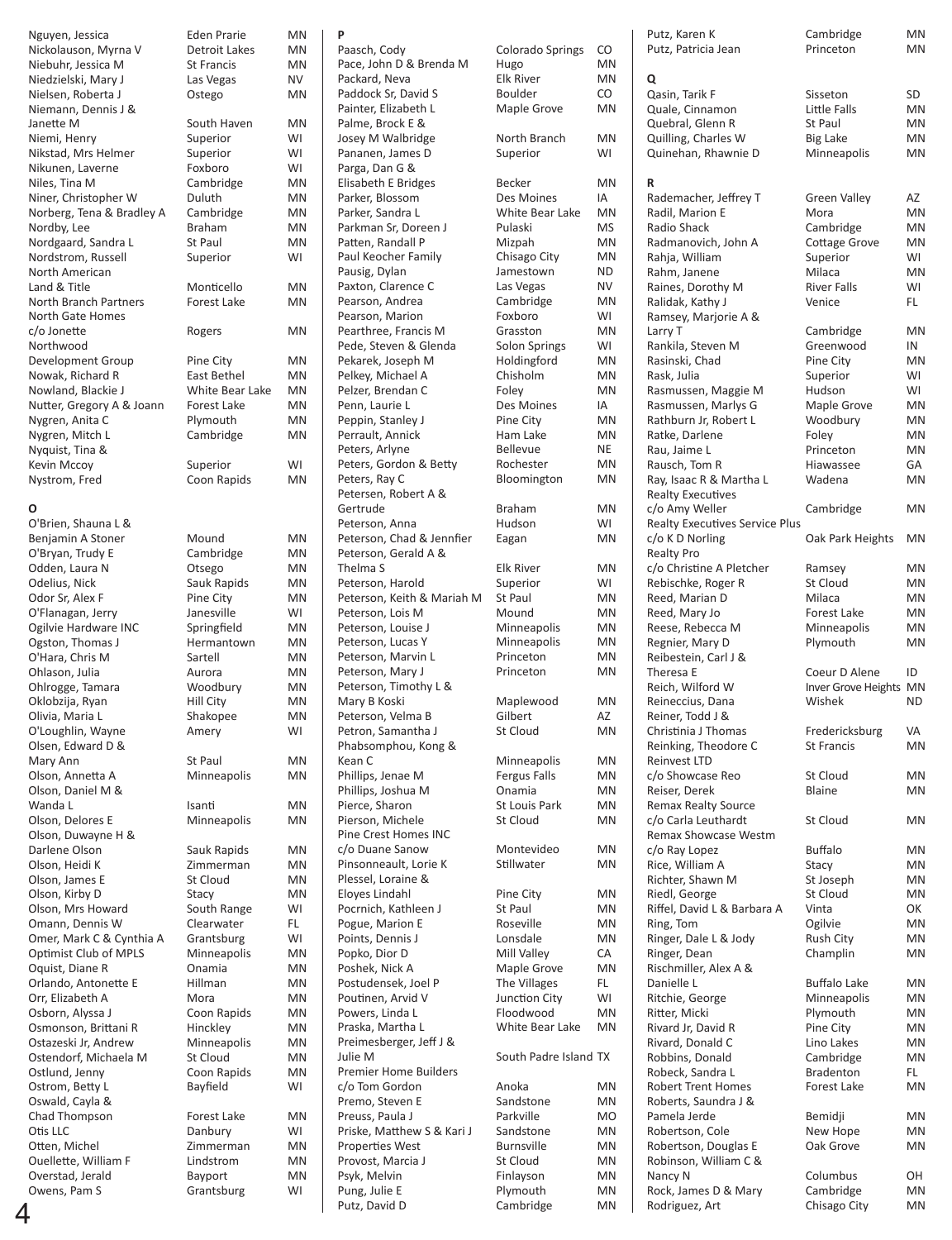| Roensch, Eric J & Rhonda S | Zimmerman         | <b>MN</b> | Schneider, Robert G          | Cambridge           | MN        | Smith, Katelin                  | Sauk Rapids       | <b>MN</b> |
|----------------------------|-------------------|-----------|------------------------------|---------------------|-----------|---------------------------------|-------------------|-----------|
| Rohweder, Troy A           | Pine City         | <b>MN</b> | Schoeberl, Lucele J          | Rush City           | MN        | Smith, Louis                    | Milaca            | MN        |
| Roland, Arnold A           | Belvidere         | IL        | Scholl, Doreen A             | Isanti              | MN        | Smith, Melissa M                | Pine City         | <b>MN</b> |
| Roll, Dennis               | <b>Brainerd</b>   | <b>MN</b> | Schroeder, Don               | Hinckley            | MN        | Smith, Richelle L               | St Paul           | <b>MN</b> |
| Ronning, Leif              | White Bear Lake   | <b>MN</b> | Schroeder, George A          | Hinckley            | MN        | Smith, Shannon                  | St Paul           | <b>MN</b> |
|                            |                   |           |                              |                     | MN        |                                 |                   |           |
| Rono, Mary J               | Mora              | <b>MN</b> | Schuldt, Devin L             | Cedar               |           | Smith, Timothy D &              |                   |           |
| Roof, Bret W               | Shafer            | <b>MN</b> | Schultz, Mike D Sr & Patty J | Sartell             | MN        | Suzanna M                       | Smithville        | <b>MO</b> |
| Rose, Todd R               | <b>Bradenton</b>  | FL.       | Schultz, Dale L              | <b>Waite Park</b>   | ΜN        | Snelling, Trevor                | Mora              | <b>MN</b> |
| Roseland Acres LLC         | Minneapolis       | <b>MN</b> | Schultz, Erik R              | St Cloud            | MN        | Snyder, Nicole & Leroy          | Cedar             | <b>MN</b> |
| Ross, Timothy P            | Spring Lake Park  | <b>MN</b> | Schultz, Greg M              | Monticello          | MN        | Sobania, Shawn P                | Burtrum           | <b>MN</b> |
| Rostco Enterprises Inc     | Phoenix           | AZ        | Schulze, Jared S &           |                     |           | Sobiech, Stella                 | Mission           | TX        |
| Rothstein, Joshua J &      |                   |           | Rebecca M                    | La Crescent         | <b>MN</b> | Soderberg, Brian W              | Cambridge         | MN        |
|                            | Minneapolis       | MN        | Schumacher, Camille          | Superior            | WI        | Somerville, Pearl               | Washburn          | WI        |
| Reanna M                   |                   |           |                              |                     |           |                                 |                   |           |
| Rothstein, Kurt D          | St Cloud          | <b>MN</b> | Schuman, Regina E            | St Paul             | MN        | Sommer, Victor W                | Valparaiso        | IN        |
| Rowland-Suneson,           |                   |           | Schuna, Jaime N              | Lindstrom           | MN        | Sonic Holdings LLC              |                   |           |
| Shirly M &                 |                   |           | Schuster, Steven & Carol     | <b>Great Falls</b>  | MT        | c/o Taco Chan LLC               | Minneapolis       | MN        |
| <b>Terry Suneson</b>       | Woodbury          | <b>MN</b> | Schutte, Inez & Gerrit       | Coon Rapids         | MN        | Sorensen, A B                   | Cedar Rapids      | IA        |
| Rudd, Samuel F             | St Cloud          | <b>MN</b> | Schwartz, James C            | Hugo                | MN        | Sorlie, Allen R                 | St Paul           | <b>MN</b> |
| Rukavina, Carl R &         |                   |           | Schwarzkopf, Charlotte M     | St Cloud            | MN        | Souder, Daniel R &              |                   |           |
| Patricia Carlson-Rukav     | Stillwater        | <b>MN</b> | Schwarzkopf, Joyce           | Clear Lake          | MN        | Barbara J                       | East Bethel       | <b>MN</b> |
|                            |                   |           |                              |                     |           |                                 |                   |           |
| Rundgren, Jeremy B         | Superior          | WI        | Scofield, Daniel             | Milaca              | MN        | Sowada, Kara L &                |                   |           |
| Rundle, William J          | Ogilvie           | <b>MN</b> | Scott, Cynthia               | Minneapolis         | <b>MN</b> | Craig A                         | Royalton          | <b>MN</b> |
| Rush City Real Estate LLP  |                   |           | Scullard, James F            | Hinckley            | <b>MN</b> | Sowada, Matthew L               | Waterloo          | IA        |
| c/o Coldwell Banker        | <b>Rush City</b>  | <b>MN</b> | Seals, Cheryl                | Pine City           | <b>MN</b> | Spaise, Clarice P               | Minneapolis       | <b>MN</b> |
| Ruter, Rob V               | Aitkin            | <b>MN</b> | Sec of Housing and           |                     |           | Spannan, Gerald J               | Crown Point       | IN        |
| Ruth, David A              | Princeton         | <b>MN</b> | Urban Dev C-44 P-64          | <b>Coral Gables</b> | FL.       | Specht, Thomas J                | Holloway          | <b>MN</b> |
| Ruzek, Chad D & Janna J    | Princeton         | <b>MN</b> | Sedor, Timothy C             | Superior            | WI        | Spencer, Amanda M               | <b>Brook Park</b> | <b>MN</b> |
| Ryther, Todd H & Amy A     | Piedmont          | SC        | Segner, Thelma & Frank       | Braham              | <b>MN</b> | Spensley, Vincent R &           |                   |           |
|                            |                   |           |                              |                     |           |                                 |                   |           |
|                            |                   |           | Seidel, Shirley J            | Schroeder           | MN        | Gerladine                       | <b>St Francis</b> | <b>MN</b> |
| S                          |                   |           | Selander, Margaret           | New Brighton        | MN        | Spirit Lake Steakhouse LLC      | Oakdale           | <b>MN</b> |
| Sabin, Irene E &           |                   |           | Selix, Tina M                | Hinckley            | MN        | Splittstoesser, Elaine R        | Stacy             | <b>MN</b> |
| Laura E Barnes             | New Hope          | <b>MN</b> | Sellin, David V & Cindy K    | Hillman             | ΜN        | Splittstoser Homes Inc          | Isanti            | <b>MN</b> |
| Sabin, Joel & Joy          | <b>Box Elder</b>  | SD        | Sellwood, Jennifer           | <b>Blaine</b>       | MN        | Stamos, Victor J & Ludmila      | Minneapolis       | <b>MN</b> |
| Sabin, Joel K & Joy E      | Pease             | <b>MN</b> | Serie, Elizabeth A           | Cambridge           | MN        | Stanley, Florence G &           |                   |           |
|                            |                   | <b>MN</b> | Severson, Lucy I             | Rockford            | MN        | Barbara M                       | Rice              | <b>MN</b> |
| Sadler, Claude & Matilda   | Hinckley          |           |                              |                     |           |                                 |                   |           |
| Sager, Marie L             | Ogilvie           | <b>MN</b> | Shaffer, Melissa A &         |                     |           | Staples, James V                | St Cloud          | <b>MN</b> |
| Saindon, Paul T & Eiko M   | Virginia Beach    | VA        | <b>Brendan J Gearty</b>      | Minneapolis         | MN        | Stark, Linda L                  | Deerwood          | MN        |
| Sam, Marsha                | Onamia            | <b>MN</b> | Sharpe, Dorothy H            | Princeton           | MN        | Stay, David D                   | Stacy             | MN        |
| Sandberg, David R          | Moose Lake        | <b>MN</b> | Sharpe, Emmert               | Superior            | WI        | Stay, Leo                       | Princeton         | MN        |
| Sandberg, Leonard          | Princeton         | <b>MN</b> | Shaul, Edward E              | Superior            | WI        | <b>Stearns Manufacturing CO</b> | St Cloud          | MN        |
| Sanders, Bernie            | <b>Buckman</b>    | <b>MN</b> | Shelton, Sharon E            | Spokane Valley      | WA        | Steffenson, Gary L              | Cambridge         | <b>MN</b> |
| Sanford, Wilma E & David   | Minneapolis       | <b>MN</b> | Shepard, Lisa M              | Pine City           | MN        | Stegner, Roy                    | Chisago City      | <b>MN</b> |
|                            |                   | <b>MN</b> |                              |                     |           | Steiger, James D & Heidi A      |                   | <b>MN</b> |
| Sapa, Trisha L             | Fridley           |           | Sheppeck, Cliff C            | North Branch        | MN        |                                 | Coon Rapids       |           |
| Saterbak, Michael J &      |                   |           | Shoeberg, MD                 | Duluth              | MN        | Steinhagen, Leo                 | Princeton         | <b>MN</b> |
| Melissa M                  | Princeton         | MN        | <b>Showhomes Minneapolis</b> | <b>Eden Prarie</b>  | MN        | Steltz, Raymond A               | Superior          | WI        |
| Sauber, Dorothy A          | Minneapolis       | <b>MN</b> | Shultz, Sarah M              | Milaca              | MN        | Stenseth, Robert L              | Grasston          | MN        |
| Savola, Gertrude           | Eagan             | <b>MN</b> | Siedlecki, Robert & Kim      | Moose Lake          | <b>MN</b> | Stephenson, Ryan J              | Stillwater        | MN        |
| Sawyer, Christ             | Superior          | WI        | Siegersma, Loren R           | Milaca              | <b>MN</b> | Stevens, Darla R                | <b>Brookings</b>  | SD        |
| Sayaxang, May L            | Hugo              | MN        | Siegford, Jerry              | Hillman             | MN        | Stevens, David &                |                   |           |
| Scannell, Danyelle M &     |                   |           | Simonson, Charles            | Lakeside            | OR        | <b>Robert Stromsness</b>        | South Range       | WI        |
|                            |                   |           |                              |                     |           |                                 |                   |           |
| Travis R Thompson          | Sandstone         | MN        | Simonson, Luke               | Pequot Lakes        | MN        | Stevens, Kathleen A             | Isle              | MN        |
| Schaden, Joyce E           | New Prague        | MN        | Simonson, Mark               | Champlin            | MN        | Stevens, Lee R & Nanette J      | <b>Hill City</b>  | MN        |
| Schara, Michelle C         | Princeton         | <b>MN</b> | Simpson, Ethal               | Duluth              | MN        | Stewart, Peggy & Fred           | Zimmerman         | MN        |
| Schauer, Roseann M         | Isle              | <b>MN</b> | Sinclair, Arnold             | Waconia             | ΜN        | Stien, Donald T                 | Superior          | WI        |
| Scheitel, Jackie L         | Sturgeon Lake     | MN        | Sinell, Mandelle M           | Braham              | MN        | Stillwell, Lola E               | Minneapolis       | <b>MN</b> |
| Scheller, Richard &        |                   |           | Sipe, Kelli                  | Princeton           | MN        | Stone, Jana R & Robert          | Milaca            | <b>MN</b> |
| E I Desautel               | Savannah          | GA        | Sjodin, Dan D                | Braham              | MN        | Stover, Kym A                   | Pine City         | MN        |
| Schertz, Jennifer A &      |                   |           | Sjodin, Wyatt M              | Brooklyn Park       | ΜN        | Stralka, Barbara                | Minneapolis       | <b>MN</b> |
| Jeffrey T                  | White Bear Lake   | MN        | Skubic, Joseph A             | Fridley             | MN        | Strand, Gary W &                |                   |           |
|                            |                   |           |                              |                     |           |                                 |                   |           |
| Schinke, James J &         |                   |           | Slack, Yvette J &            |                     |           | Christine M                     | Verndale          | <b>MN</b> |
| Marcella J                 | Plymouth          | MN        | William J Jansky             | <b>Waite Park</b>   | ΜN        | Strandberg, Wendell L           | Mora              | MN        |
| Schladweiler, Eric         | Rochester         | MN        | Slattengren & Sons           |                     |           | Strike, Ryan D &                |                   |           |
| Schlueter, Eugene R &      |                   |           | Properties LLC               | Whitefish           | MT        | Alicia L De Barnardeaux         | Princeton         | MN        |
| Becky D                    | St Cloud          | MN        | Slattery, Frank              | North St Paul       | MN        | Strohmayer, Anthony J           | Norfolk           | VA        |
| Schmidt, Albert H          | Hinckley          | MN        | Smedstad, John               | Stillwater          | ОΚ        | Struss, Rosemary                | Pine City         | MN        |
| Schmidt, Edward H          | <b>Tracy</b>      | MN        | Smelter, Julie A &           |                     |           | Stucky, Clinton R               | Mora              | MN        |
|                            |                   |           |                              |                     |           | Studanski, Louis N              | Sauk Rapids       | <b>MN</b> |
| Schmidt, Jacob R & Mary A  | Rush City         | MN        | Eric G Hanson                | St Cloud            | ΜN        |                                 |                   |           |
| Schmidt, Matthew H         | Leeds             | UT        | Smersh, Amie C               | Princeton           | ΜN        | Suchoski, Matthew J             | Rush City         | MN        |
| Schmidt, Meloney           | Foreston          | MN        | Smisek, Lester L & Myrna L   | Spring Lake Park    | MN        | Suko, Dakota M                  | St Cloud          | <b>MN</b> |
| Schmidt, Priscilla A       | Hamburg           | MN        | Smith, Andrew & Lisa         | Hastings            | MN        | Sundet, Roberta S               | Omaha             | NE        |
| Schmidt, Robert            | Superior          | WI        | Smith, Angie R &             |                     |           | Surrett Jr, Louis               | Isanti            | <b>MN</b> |
| Schmidty's Ogilvie         | <b>Waite Park</b> | <b>MN</b> | <b>Brett R Petersen</b>      | Braham              | MN        | Swaggert, Kia                   | <b>Buffalo</b>    | MN        |
| Schmit, Hallie E           | Hopkins           | MN        | Smith, Anthony A &           |                     |           | Swanson, Amanda E               | Pine City         | <b>MN</b> |
| Schmitt, Christoffer A     | <b>Rush City</b>  | MN        | Cherylyn S                   | Minneapolis         | ΜN        | Swanson, Joseph R               | Pine City         | MN        |
| Schmitt, Kristina L        | Cambridge         | MN        | Smith, Bruce M               | Minneapolis         |           | Swanson, Mark H & Lisa N        | Shakopee          | MN        |
|                            |                   |           |                              |                     | ΜN        |                                 |                   |           |
| Schmitz, Myron M & Joan P  | North Branch      | MN        | Smith, Carin A &             |                     |           | Swanson, Melissa I              | Sartell           | MN        |
| Schmitz, Nick M & Julie A  | Gordon            | WI        | Randy L Mcintyre             | Princeton           | ΜN        | Swanson, Susan E &              |                   |           |
| Schmuck, Emil G            | St Paul           | <b>MN</b> | Smith, Christopher B         | Milaca              | MN        | Jeremy R                        | Foley             | MN        |
| Schneider, Kurt L          | Tucson            | AZ        | Smith, Eric D & Brian        | Minong              | WI        | Swanson, Susan M                | Milaca            | <b>MN</b> |
| Schneider, Mitchell D      | Des Moines        | IA        | Smith Jr, Everett D          | Sioux Falls         | SD        |                                 |                   | Г.        |
|                            |                   |           |                              |                     |           |                                 |                   |           |

| Sauk Rapids       | MN |
|-------------------|----|
| Milaca            | MN |
| Pine City         | MN |
| St Paul           | ΜN |
| St Paul           | MN |
| Smithville        | MO |
| Mora              | MN |
| Cedar             | MN |
| Burtrum           | ΜN |
| Mission           | TX |
| Cambridge         | ΜN |
| Washburn          | WI |
| Valparaiso        | IN |
| Minneapolis       | MN |
| Cedar Rapids      | ΙA |
| St Paul           | MN |
| East Bethel       | MN |
| Royalton          | MN |
| Waterloo          | IA |
| Minneapolis       | MN |
| Crown Point       | IN |
| Holloway          | ΜN |
| <b>Brook Park</b> | MN |
| St Francis        | MN |
| Oakdale           | ΜN |
| Stacy             | ΜN |
| Isanti            | ΜN |
| Minneapolis       | MN |
| Rice              | ΜN |
| St Cloud          | ΜN |
| Deerwood          | ΜN |
| Stacy             | ΜN |
| Princeton         | ΜN |
| St Cloud          | ΜN |
| Cambridge         | ΜN |
| Chisago City      | MN |
| Coon Rapids       | ΜN |
| Princeton         | ΜN |
| Superior          | WI |
| Grasston          | MN |
| Stillwater        | ΜN |
| <b>Brookings</b>  | SD |
| South Range       | WI |
| Isle              | MN |
| Hill City         | ΜN |
| Zimmerman         | ΜN |
| Superior          | WI |
| Minneapolis       | MN |
| Milaca            | ΜN |
| Pine City         | ΜN |
| Minneapolis       | ΜN |
| Verndale          | ΜN |
| Mora              | MN |
| Princeton         | ΜN |
| Norfolk           | VA |
| Pine City         | ΜN |
| Mora              | ΜN |
| Sauk Rapids       | ΜN |
| Rush City         | ΜN |
| St Cloud          | ΜN |
| Omaha             | NE |
| Isanti            | ΜN |
| <b>Buffalo</b>    | ΜN |
| Pine City         | ΜN |
| Pine City         | ΜN |
| Shakopee          | ΜN |
| Sartell           | ΜN |
| Foley             | MN |
| Milaca            | MN |